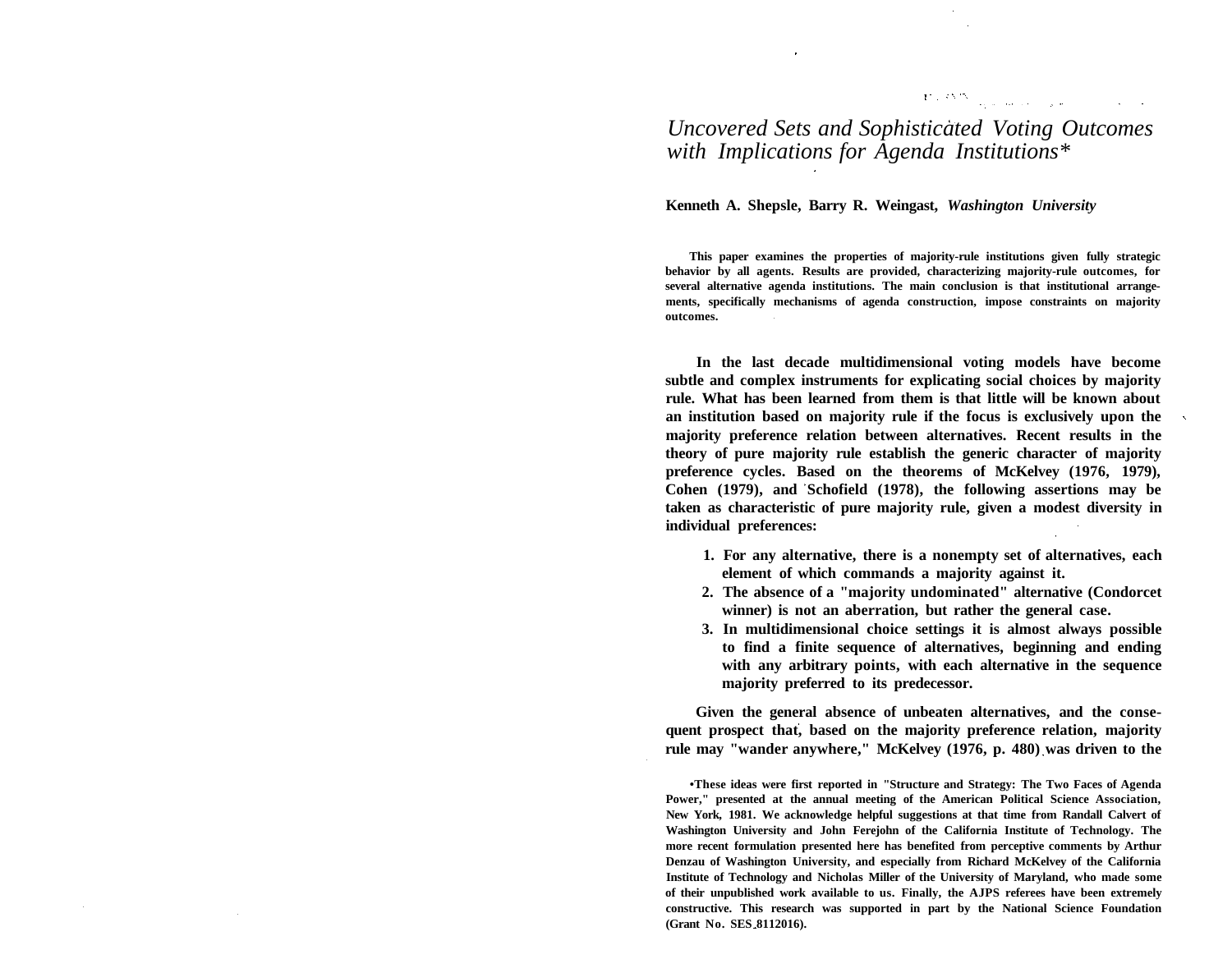conclusion that equilibrium outcomes (if they exist) were "strongly dependent on the nature of the institutional mechanisms which generate the agenda." If a distinguished agent—the setter, convenor, proposer, chairman—has complete and exclusive power to choose and order the elements of an agenda, he may extract all of the advantage from a situation by selecting an appropriate sequence of votes to yield his own ideal point.

Each of the above conclusions depends upon a rather special sort of preference revelation. Individual agents are assumed to be "sincere" revealers of their preferences so that the majority preference relation (built up from sincerely revealed individual preferences) may be taken as descriptive of the voting behavior of majorities. At most, one agent—the agenda setter—is a strategic player. There is now, however, a developing noncooperative view of strategic behavior in voting situations (Farquharson, 1969; Kramer, 1972; McKelvey and Niemi, 1978; Enelow and Koehler, 1980; Miller, 1980; McKelvey, 1982a). The insights of these latter approaches have yet to be applied to a game-theoretic development of agenda institutions. This leads us to ask: Given fully strategic behavior by all agents, what are the operating characteristics and equilibrium states of alternative agenda institutions? In particular, we are interested in two endogenous agenda institutions—the centralized-agenda process, in which a distinguished agent has monopoly power to select and order alternatives (McKelvey, 1976; Romer and Rosenthal, 1978), and the open-agenda process, in which any agent may move an alternative (Ferejohn, Fiorina, McKelvey, 1981). But our results apply to many richer and more complex institutions as well, a point to which we return in the concluding section.

In the first two sections, we develop the idea of strategic or "sophisticated" (Farquharson, 1969) voting in an institutional context, and develop a constructive procedure for characterizing equilibrium outcomes. Section 3 contains our main result (Theorem 3) on the set of possible sophisticated outcomes of any agenda that commences at a predetermined point, *y.* It also has implications for an optimizing agenda setter in an environment of strategic agents. Section 4 gives a fuller characterization of this feasible set, known as the "uncovered set," relates it to the set of Pareto optimal alternatives, and provides several illustrative examples. A concluding discussion section summarizes the results and explores their implications for alternative agenda institutions.

#### **1. Theoretical Preliminaries**

We study agenda power in the context of multidimensional voting models of majority rule. We consider the standard setting in this literature in which a finite committee or legislature consisting of *n* agents,  $N =$ {1, . . . , *n},* must select a single element from a convex policy space *X*  $C$   $R^m$ . We assume *n* is odd. The preferences of each agent are given by

a weak ordering  $R_i \subset X \times X$ . Thus  $R_i(x) = \{y \in X \mid pR_i x\}$ . P; and I; are the asymmetric and symmetric components of  $R_i$ , respectively. Thus,  $P_i(x)$  and  $I_i(x)$  are the interior and boundary, respectively, of  $R_i(x)$ . The former is  $i$ 's preferred-to-x set and the latter is his indifferent-to-x set. Throughout we employ the following regularity assumptions common to multidimensional voting models:

- A.1. Continuity. For all  $i \in N$ ,  $R_i$  is continuous. Hence  $R_i(x)$  and  $R_i^{-1}(x)$  are closed.
- A.2. Strict quasi-concavity. For all  $i \in N$  and x,  $y \in X$ , if  $y \in R_i(x)$  and z  $= ty + (1 - t)x$ ,  $0 < t < 1$ , then  $z \in P_1(x)$ .
- A.3. Compact preferences. For all  $i\epsilon N$  and  $x, y\epsilon X$ ,  $R_i(x)$  is compact.

In addition, we define, for each  $i\epsilon N$ , a distinguished point  $x^i\epsilon X$ , called *i*'s ideal point, with the property that  $x^{i}P_{i}y \forall v \neq x^{i}$ .

Winning coalitions are defined in terms of (relative) majority rule. The majority-rule preference relation  $P \subset X \times X$  is given by

 $xPy iff$   $\{i | xPy\} > \{i | yPx\}$ .

Thus, x is majority preferred to  $y$  if and only if the number of agents strictly preferring x to y exceeds the number strictly preferring  $y$  to x. R and I are defined analogously (with ">" replaced by " $\geq$ " and " $=$ ." respectively, in the definition of P).

Finally, we define several correspondences based on P. The win set of x,  $W(x)$ , is the set of points majority preferred to x:

 $W(x) = \{y \mid yPx\}.$ 

Its inverse.

 $W^{-1}(x) = \{y \mid xPy\}.$ 

is the set of points to which x is majority preferred. Analogously, the closure and boundary of  $W$  are given by

$$
R(x) = \{y \mid yRx\} \text{ and } l(x) = \{y \mid ylx\},\
$$

respectively. Under the stated assumptions<sup>2</sup> it may be established that

1.  $P_i(x)$  is open and  $I_i(x)$  is closed with no interior, that is, "thin indifference" sets (McKelvey, 1979, Lemma 2a):

<sup>1</sup> Hence individual indifference sets are "thin," viz., the interior of  $I(x)$  is empty for all  $i \epsilon N$  and all  $x \epsilon X$ .

<sup>&</sup>lt;sup>2</sup>If *n* is even then strictly quasi-concave preferences do not yield, under majority rule, "thin tie sets." With tie regions, i.e., I(x) sets with nonempty interiors, some of our results either no longer hold in the strong form in which they are stated or require much more tedious development to establish. Here we develop the stronger results under the "n odd" stricture. The issue of ties is addressed again shortly,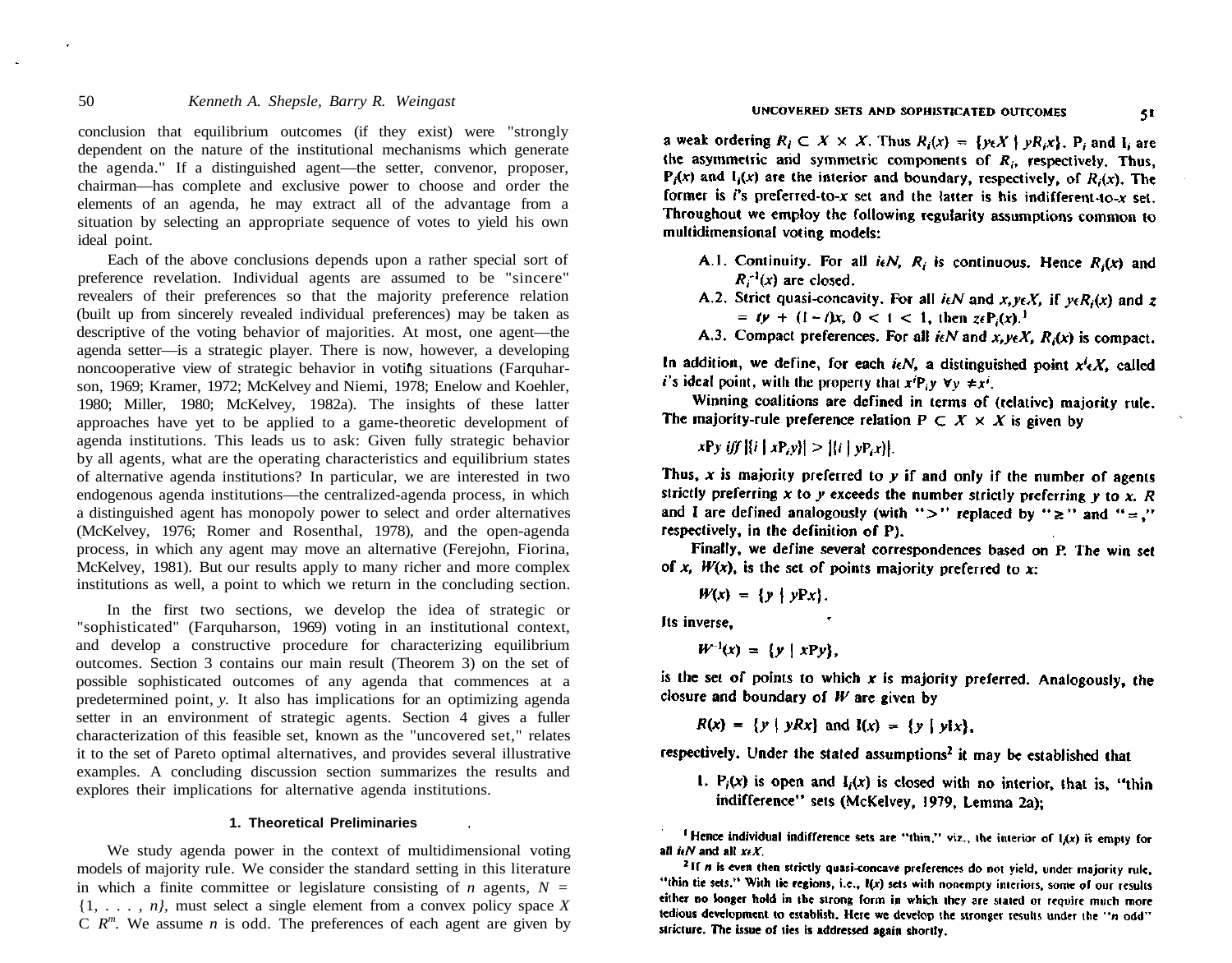52

- 2.  $W(x)$  and  $W^{-1}(x)$  are open (McKelvey, 1979, Lemma 3a); and
- 3. I(x) is closed with no interior, that is, "thin tie" sets (McKelvey, 1979, Lemma 3a).

This last fact allows us to state, without proof, a result of which we make considerable use:

Lemma T (Thin Tie Sets). Let  $y \in I(x)$ . Then for any open neighborhood of  $y$ ,  $N(y)$ , (i)  $N(v)$   $\cap$   $W(x) \neq \phi$ 

(ii)  $N(y)$   $\cap$   $W^{-1}(x) \neq \phi$ .

In words, if  $y$  ties  $x$ , then any neighborhood containing  $y$  contains points that beat  $x$  and points that lose to  $x$ . Figure 1 illustrates these properties.





#### UNCOVERED SETS AND SOPHISTICATED OUTCOMES

53

Decision making proceeds according to an agenda  $V = (x_1, \ldots, x_n)$ , a finite, ordered subset of X. Once V is given,<sup>3</sup> voting commences as a majority-rule, sequential-elimination process, known as the amendment procedure. The first pair of agenda alternatives is voted upon at the first division with the one obtaining the greater number of votes advancing to the next division. There it is paired against the next alternative and the process is repeated. The ultimate surviving alternative is declared the winner of agenda  $V$ . If, at any division, each alternative receives the same number of votes (which is possible if some individuals are indifferent), then our convention for tie breaking is to advance the alternative listed *later* in the agenda to the next division. We call this the successor rule for ties.<sup>4</sup>

#### 2. Sophisticated Voting Behavior

We begin our analysis of sophisticated behavior in majority-rule institutions with an example consisting of six alternatives. Consider an agenda  $V = (x_1, x_2, x_3, x_4, x_5, x_6)$ , which is displayed in the division scheme of Figure 2. The majority preference relation, P, is given in Figure 3 for some specific legislature. An entry of "1" in a cell means the row alternative is preferred by a majority to the column alternative: "0" implies the opposite. P is seen to be complete, asymmetric, and cyclic in this particular example. That is, there is no Condorcet winner  $[W(x)] \neq$  $\phi$   $\forall$  x<sub>e</sub> $V$ . To determine the social choice in this example, we must make assumptions about individual voting behavior. We consider two possibilities:

(i) Sincere voting. At each division in the tree given in Figure 2 each legislator votes for the alternative in the pair that stands highest in his preference ordering; sincere voting is nonstrategic.

(ii) Multistage sophisticated (MS) voting. The division scheme of Figure 2 is treated as a multistage game with five levels. At the last level—level 5—one of 16 choice situations confronts legislators. At this final division, each votes sincerely as there are no incentives to vote strategically at these ultimate divisions. Consequently for

<sup>3</sup> The agenda may be constructed in either of two ways. We shall say that the agenda is constructed forward if the order in which alternatives are voted is precisely the order in which they were initially moved (or otherwise placed on the agenda.) Contrariwise, an agenda is constructed backward if alternatives are voted on in precisely the reverse order in which they are moved.

<sup>4</sup> In the literature we have identified several arbitrary devices for handling problems of ties. We have used what we believe is the least restrictive in which the resolution of ties depends upon the order in which alternatives are voted on. Alternative restrictions on ties include: (1) strict agenda (which defines an admissible agenda as one over whose elements "winning" is well-defined), e.g., McKelvey (1982a); (2) assuming no ties in underlying set of alternatives as in a strict tournament, e.g., Miller (1980); or (3) a strong, proper, simple game, e.g., McKelvey (1982b). In addition, there have been devices by which nonstrong games are made strong, e.g., a nonanonymous procedure identifying an individual, or strict hierarchy of individuals, with the power to break ties.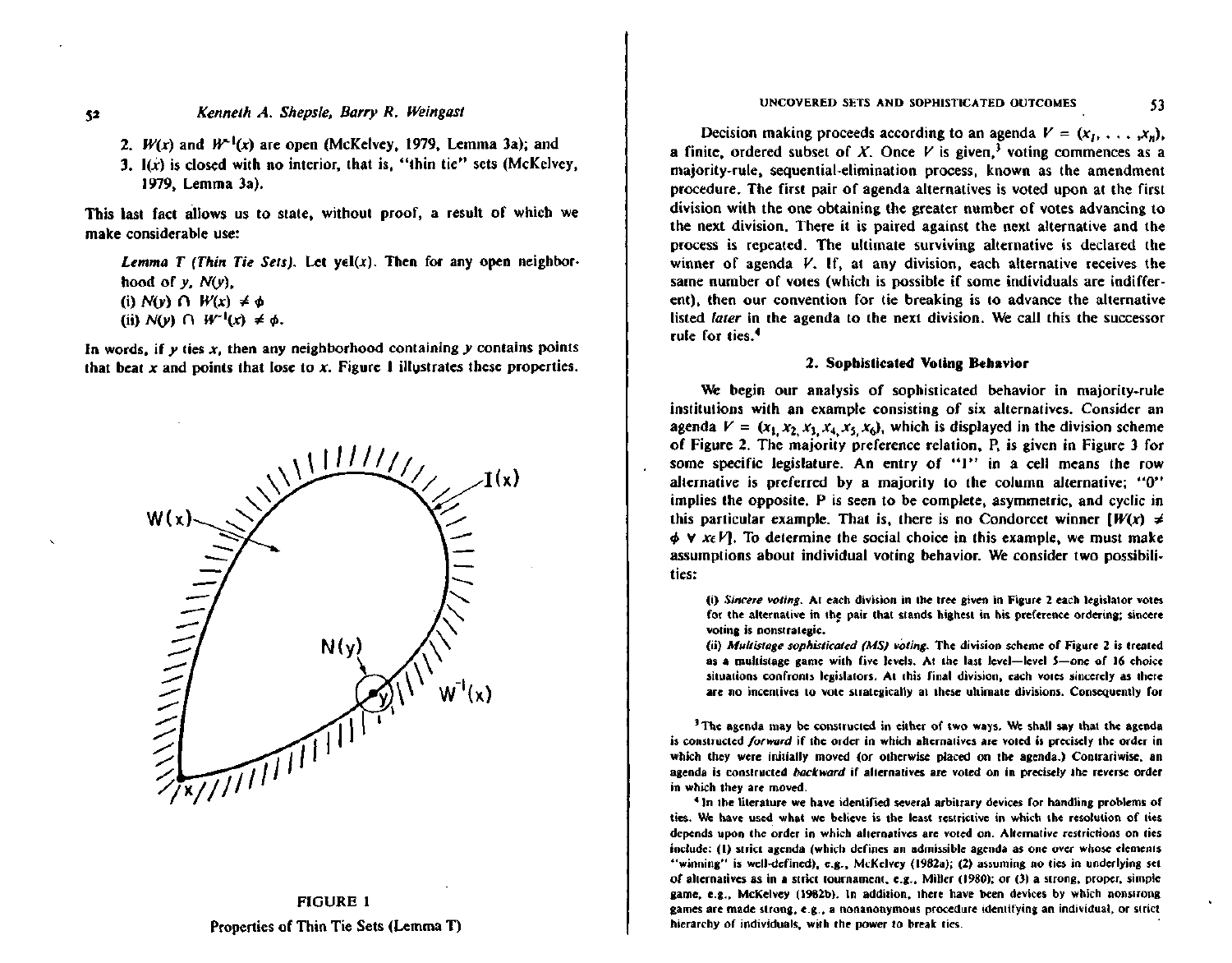

Division Scheme for Multistage Game with Five Levels

**FIGURE 2** 

ىر

Ø

£

 $\mathbf{x}$ 

÷.

₹

÷.

Ř

₹

່ຕ

Ŕ,

Ñ

R

Ñ

್ಲ



Majority Preference Relation for  $V = (x_1, x_2, x_3, x_4, x_5, x_6)$ 

|         | $x_1$ | $x_2$ | $x_1$ | $x_4$ | $x_{5}$ | $x_{6}$ |
|---------|-------|-------|-------|-------|---------|---------|
| $x_1$   |       |       | 1     | 0     |         | 0       |
| $x_2$   | 0     |       |       | 0     | 0       | 0       |
| $x_3$   | 0     | 0     |       |       | 0       |         |
| $x_4$   |       |       | 0     |       |         |         |
| $x_{5}$ |       |       |       | 0     |         | 0       |
| $x_{6}$ |       |       | 0     | 0     |         |         |

this division the majority preference relation of Figure 3 describes choice behavior as well as preferences. For each of the 16 level-5 nodes, the majority winner becomes the sophisticated equivalent of its node (McKelvey and Niemi, 1978). The level-4 nodes now represent choices between sophisticated equivalents-between, that is, what will happen at level 5 if a particular choice is made at level 4. The majority preference relation applied to sophisticated equivalents (in contrast to the nominal alternatives actually being voted on) describes strategic behavior. Thus we may again attach a sophisticated equivalent to each level-4 node. By repeating this algorithm we may work our way up the division scheme with the sophisticated equivalent attached to the single level-1 node, the sophisticated outcome. In Figure 2, sophisticated equivalents are attached in circles to each node.<sup>5</sup>

We may now discuss each of the behavioral hypotheses as they apply to our example of Figures 2 and 3. Consulting the majority preference relation of Figure 3, the outcome of sincere voting is easily determined

<sup>5</sup>MS voting is an intuitively more satisfactory rendering of strategic behavior in structured (decision tree) settings than the original notion of sophisticated voting presented by Farquharson (1969). The Farquharson procedure, based on a binary decision tree like Figure 2, is described as follows:

For *m* alternatives there are  $k = 2^{m-1} - 1$  divisions under the amendment procedure. At each division, a voter votes either left (L) or right (R) so that there are  $2^k$ strategies available to him, where a strategy is a k-tuple of Ls and Rs. With  $n$ legislators, there are then  $(2^4)^n$  possible plays of the amendment procedure game. The Farquharson procedure is that of dominance elimination. Each legislator eliminates dominated strategies and assumes each other legislator does the same. This produces a reduced game in which each legislator again eliminates all dominated strategies and again assumes each other legislator does the same. This reduction procedure is repeated until no further strategy elimination is possible; each legislator is now left with his "sophisticated strategies," and the outcomes are "sophisticated equilibria."

Gretlein (1980) shows that the Farguharson procedure and the MS procedure yield identical outcomes, so we do not separately pursue the former.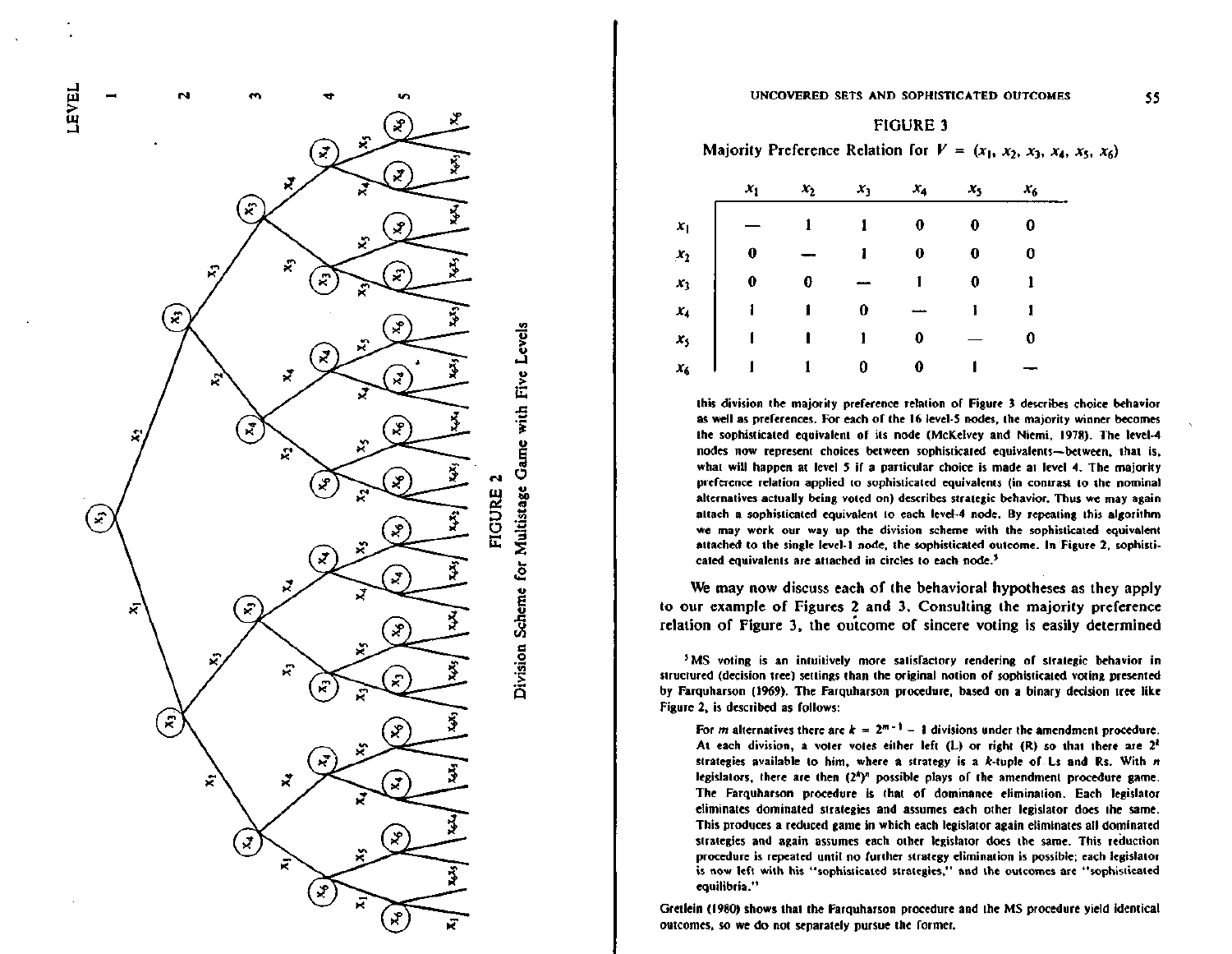#### UNCOVERED SETS AND SOPHISTICATED OUTCOMES

## Kenneth A. Shepsle, Barry R. Weingast

56

(with or without direct reference to the division scheme):  $x_1$  defeats  $x_2$ ;  $x_1$  defeats  $x_3$ ;  $x_1$  loses to  $x_4$ ;  $x_4$  defeats  $x_5$ ; and  $x_4$  defeats  $x_6$ . Sincere voting produces  $x_4$  as the outcome. A sophisticated agent, on the other hand, determines his own strategy as well as the sophisticated choices of majorities at each node by deducing what will occur if the process reaches that node. Beginning at the 16 level-5 nodes, the element circled—the sophisticated equivalent—is the alternative that P-dominates if that node is reached. The level-4 decisions, then, are really choices between the two sophisticated equivalents at level 5 for each level-4 node. Applying P to that choice gives us the circled level-4 sophisticated equivalents. Moving up the tree in this fashion, we see that  $x<sub>1</sub>$  is the MS outcome.

The MS formulation exploits a recursive logic applied to finite game trees. But it fails to exploit geometric and set-theoretic intuitions when alternatives are given a richer geometric or topological structure. Our own approach to be formalized below incorporates this structure to provide a more intuitive and simpler procedure. It is indicated by returning to Figure 3. Begin with the last alternative in the agenda,  $x_6$ . Notice that any alternative, if it is to be the final outcome, must prevail over  $x_6$  in the final division. Thus those alternatives that lose to  $x_6$   $x_1, x_2, x_5$ —cannot be the sophisticated outcome. Only  $x_3$  and  $x_4$  defeat  $x_6$ and between them  $x_3$  defeats  $x_4$ . We shall show that this implies  $x_3$  is the sophisticated outcome.

This process for computing the sophisticated outcome can be formalized usefully as follows. Consider an agenda  $V = (x_1, \ldots, x_n)$ . Characterize an alternative  $x_i \in V$  as *innocuous* if it is unable to defeat each noninnocuous motion succeeding it in the voting order. The notion of innocuousness permits us to construct the sophisticated agenda  $Z =$  $(z_1, \ldots, z_n)$  of noninnocuous motions from  $V$ :

$$
z_n = x_n \qquad \text{since } x_n \text{ is trivially noninnocuous};
$$
  
\n
$$
z_{n-1} = \begin{cases} x_{n-1} & \text{if } x_{n-1} \in W(x_n); \\ z_n & \text{otherwise}; \end{cases}
$$
  
\n
$$
z_{n-2} = \begin{cases} x_{n-2} & \text{if } x_{n-2} \in W(z_n) \cap W(z_{n-1}); \\ z_{n-1} & \text{otherwise} \end{cases}
$$
  
\n
$$
\vdots
$$
  
\n
$$
z_3 = \begin{cases} x_1 & \text{if } x_1 \in \bigcap_{i=2}^n W(z_i) \\ z_2 & \text{otherwise} \end{cases}
$$
  
\nGenerally,  $z_i = x_i \text{ iff } x_i \in \bigcap_{j=i+1}^n W(z_j); \text{ otherwise } z_i = z_{i+1}.$ 

In effect,  $Z$  is a subordering of  $V$ , assembled an element at a time

beginning with the last element of  $V$  and working backwards. Thus in our example:

 $z_6 = x_6$  since  $x_6$  is trivially noninnocuous;  $z_5 = x_6$  since  $x_5 \neq W(x_6)$ :  $z_4 = x_4$  since  $x_4 \in W(x_4)$ ;  $z_1 = x_1$  since  $x_1 \in W(x_4)$   $\cap W(x_6)$ ;  $z_2 = x_1$  since  $x_2 \notin W(x_4)$   $\cap W(x_4)$ ;  $z_1 = x_1$  since  $x_i \notin W(x_4) \cap W(x_5)$ .

Notice that since  $x_5 \neq W(x_6)$  and hence is innocuous, it does not matter that  $x_1 \in W(x_1)$ . Moreover, since neither  $x_1$  nor  $x_2$  is in the appropriate intersection, they, too, are innocuous and are deleted.

For the agenda and P-relation of Figures 2 and 3, the sophisticated agenda according to this procedure is  $Z = (x_3, x_3, x_3, x_4, x_6, x_6)$ . Whenever it causes no confusion, we truncate by writing  $Z = (x_1, x_4, x_5, x_6, x_7, x_8, x_9, x_1, x_1, x_2, x_3, x_4, x_5, x_6, x_7, x_8, x_9, x_1, x_2, x_3, x_4, x_5, x_6, x_7, x_8, x_9, x_1, x_2, x_3, x_4, x_5, x_6, x_7, x_8, x_9, x_1, x_2, x_3, x_4, x_6, x$  $x_6$ ).<sup>6</sup>

Throughout the rest of this paper, we concentrate on voters who are strategic agents, those who vote sophisticatedly. We may now state two properties of our procedure.

Theorem 1 (Equivalence Theorem): For a given agenda, V, the first element of the sophisticated agenda is identical to the sophisticated outcome of the MS formulation, *Proof.* See Appendix.

Throughout we refer to  $z_1$ , the first element of Z, as the sophisticated agenda equilibrium (sae) of the agenda  $V$ . It identifies the equilibrium outcome associated with any V when all agents vote sophisticatedly. We now have the mapping that relates the class of finite, sequenced agendas to specific outcomes. By virtue of the method of constructing the sophisticated agenda, we may state as a theorem the defining property of the sae of any  $V$ :

Theorem 2 (Intersecting-Win-Sets Theorem). For a given agenda V of length k, and the associated sophisticated agenda Z, the sae,  $z_1 \in Z$ , satisfies

$$
z_1 \in \bigcap_{j=2}^k W(z_j).
$$

The algorithm that gives Z as a vector of same length as  $V$  simplifies the proof of the equivalence theorem in the Appendix. In most examples, we will write  $Z$  in truncated form.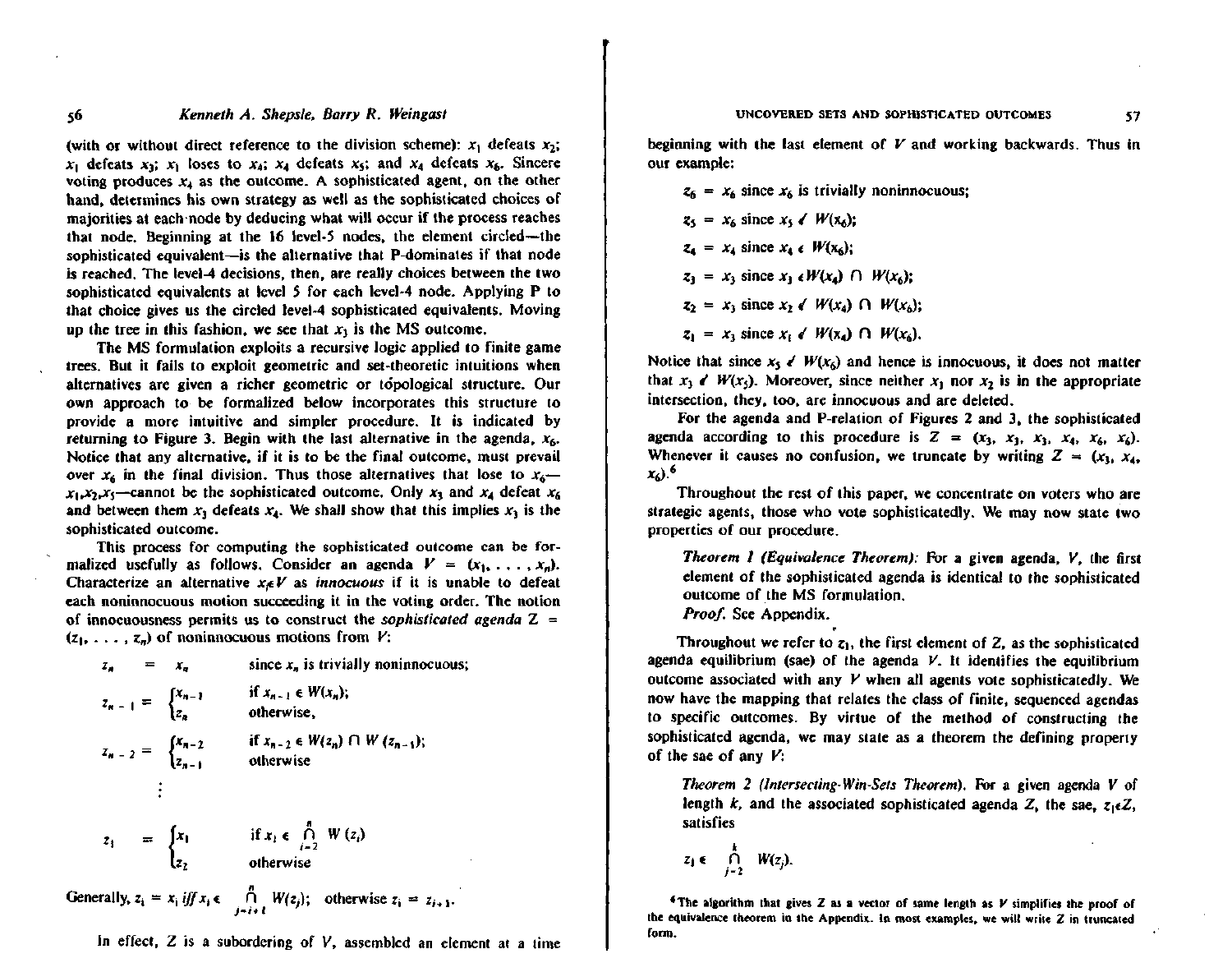Thus we have exhibited a new approach to sophisticated voting over finite, ordered agendas, Our theorem gives a constructive method (the sophisticated agenda) of finding the sophisticated voting outcome of any agenda under the amendment process. It is much simpler than the MS formulation since the latter involves one calculation (of the sophisticated afternative) for each node while ours requires only one calculation per level. Theorem 1 insures that these procedures arrive at the same answer.<sup>7</sup>

#### 3. Maiority-Rule Outcomes under Sophisticated Behavior

Having developed our theory of sophisticated behavior, we now apply this approach to questions relevant to majority rule. Our first model of agenda setting is that of McKelvey (1976), except that all agents are sophisticated. Since we are interested in contrasting our results with those of McKelvey, we address the same question he bosed. Commencing at a given point  $veX$ , what outcomes can be produced with an appropriately chosen agenda? This is, building an agenda forward (see note 3), what is the range of sophisticated outcomes derived from the domain of finite agendas commencing at  $y$ ?

These issues have been extensively explored for the case of sincere voting. McKelvey (1976, 1979) proves that there exists a finite agenda that vields any point in X as the majority-rule outcome when there is no Condorcet winner (see below for a formal statement of his result). No results have been published to date concerning the sophisticated case. Moreover, we know little about the power of an agenda setter in the context of sophisticated voting and a multidimensional alternative space. although there are some conjectures by Miller (1980). The thrust of Miller's analysis is that, as McKelvey (1976) noted in qualification to his theorem, sophistication by other agents limits the influencne of a centralized agenda setter. We now take up these issues,

#### **Principal Results**

We begin by defining the covering relation. Definition.  $\forall x$ ,  $y \in X$ ,  $\gamma$  covers x ( $\gamma$ Cx) if and only if (i)  $y \in W(x)$ (ii)  $W(y) \subset W(x)$ .

The point  $x$  is covered by  $y$  if  $yPx$  and if every alternative that is majority preferred to y also is majority preferred to  $x$ ,<sup>8</sup> Miller (1980) should be credited with first calling attention to the uncovered set.<sup>9</sup> The covering relation between alternatives bears a close relationship to the game-theoretic dominance relation between strategies (McKelvey and Ordeshook, 1976).<sup>10</sup> From the covering relation, several preliminary lemmas may be established.

Lemma 1.  $W(y) \subset W(x) \to W^{-1}(x) \subset W^{-1}(y)$ 

*Proof.* Suppose the contrary:  $W(y) \subset W(x)$  but  $z \in W^{-1}(x)$  and  $z \neq$  $W^{-1}(v)$ . Then  $z \in I(v)$  (since, if  $z \in W(v)$  then, by hypothesis,  $z \in I$  $W(x)$ , a contradiction),  $z \in W^{-1}(x) \rightarrow \exists N(z) \subset W^{-1}(x)$  (since  $W^{-1}(x)$  is open). But, from z  $\epsilon$  1(y) and Lemma T, 3 u  $\epsilon$  N(z) with  $u \in W(y)$ . From the hypothesis,  $u \in W(x)$ , contradicting  $N(z) \subset$  $W^{-1}(x)$ .

 $Q.E.D.$ 

59

Corollary 1. 
$$
yCx - W^{-1}(x) \subset W^{-1}(y)
$$
.

*Proof.*  $vCx - W(y) \subset W(x)$ . Lemma 1 establishes the result.

$$
\mathsf{Q.E.D.}
$$

Lemma 2. (a)  $[y \in W(x) \text{ and } -yCx] \rightarrow W(y) \cap W^{-1}(x) \neq \phi$ . (b)  $W(v) \cap W^{-1}(x) \neq \phi \rightarrow -vCx$ .

Proof. (a) From the definition of covering, the hypothesis implies  $W(y) \not\subset W(x)$ . Hence  $\exists z \in W(y)$  such that  $z \in W(x)$ . If  $z \in W^{-1}(x)$ . the result is established directly. So suppose  $z \in I(x)$ . From  $z \in W(y)$ . construct a neighborhood  $N(z) \subset W(y)$  (since  $W(y)$  an open set). From Lemma T, and z e  $I(x)$ ,  $N(z)$   $\cap$   $W^{-1}(x) \neq \phi$ . Choose u e  $N(z)$  $\bigcap W^{-1}(x)$ . But  $u \in W(y)$  since  $N(z) \subset W(y)$ . Thus  $u \in W(y)$   $\bigcap$  $W^{-1}(x)$  and the result follows.

(b)  $z \in W(y) \cap W^{-1}(x) \to z \in W(y)$  and  $z \notin W(x) \to W(y) \not\subset W(x)$ . Thus  $-yCx$ .

 $O.E.D.$ 

We now state our main result.

Theorem 3. There exists a finite agenda, with  $y$  the first element and x the sae, if and only if  $-\gamma Cx$ .

 $58$ 

 $\sim$  .

<sup>&</sup>lt;sup>7</sup> McKelvey and Niemi (1978) assume away the problem of ties by restricting their analysis to those agendas for which P is complete. We do not restrict agendas in this fashion. Instead we award victory, in case of a tie, to the "succeeding" element in the agenda. If we had chosen to use a predecessor tie-breaking rule instead, then the intersecting sets of Theorem 2 would have been the  $R(z)$  sets.

<sup>&</sup>lt;sup>3</sup> McKelvey (1982b) adds a third requirement to his definition of covering:  $R(y) \subseteq$  $R(x)$ . From Lemma T and our definition, however, this requirement is implied: Suppose  $y$ 

covers x and zeR(y). If zeW(y), then zeW(x), by (ii) of covering, and hence in R(x). So suppose  $z \in l(y)$  and, contrary to hypothesis,  $z \notin R(x)$ . Thus  $z \in W^{-1}(x)$ . Construct a neighborhood around  $z, N(z)$ , such that  $N(z) \subset W^{-1}(x)$  (which is possible since  $W^{-1}(x)$  is an open set). Thus every  $u \in N(z)$  satisfies  $u \in W^{-1}(x)$ . But, by Lemma T, for some  $u \in N(z)$ ,  $u \in W(x)$ . And by (ii) of covering  $W(y) \subset W(x)$ . So, we have us  $W(x)$ , But we have already established  $u \in W^{-1}(x)$  for all u, a contradiction. Thus  $R(y) \subseteq R(x)$ , Q.E.D. In sum, thin tie sets imply that whenever  $W(y)$  is contained in  $W(x)$ , their closures satisfy the same property.

<sup>&</sup>lt;sup>9</sup>It is important to note that Miller defines covering relative to a fixed, finite, exogenously given agenda  $V$ . On the other hand, we define covering relative to the entire space in which any finite agenda is embedded.

<sup>&</sup>lt;sup>10</sup> Specifically, y dominates x if  $W(y) \subset W(x)$ . For y to cover x, it is also required to beat x.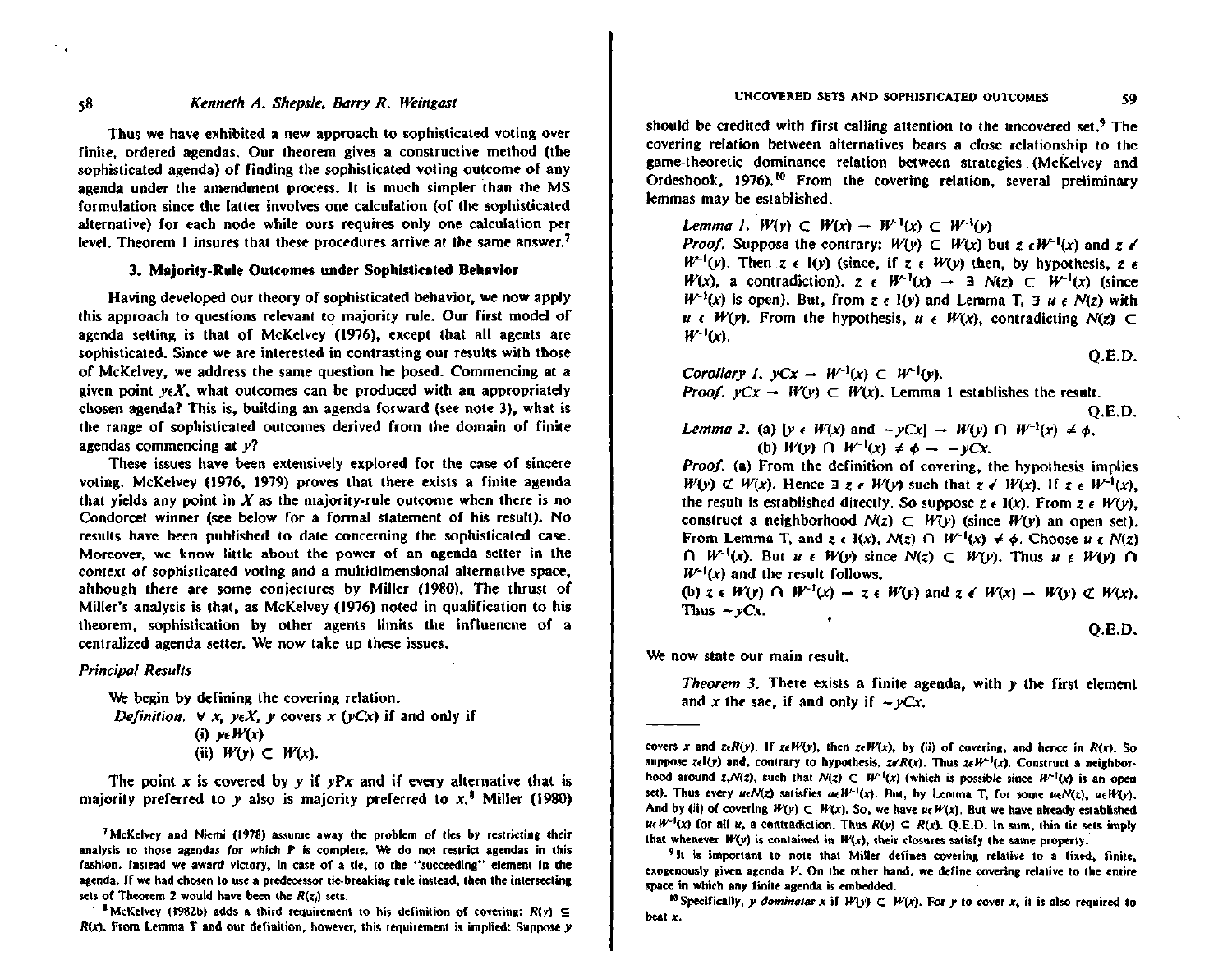## Kenneth A. Shepsle, Barry R. Weingast

*Proof.* Sufficiency: Suppose  $\sim$  vCx. Then either  $\nu \notin W(x)$  or  $W(x)$  $\mathcal{L}$  W(x). If the former, then the agenda  $V = (y, x)$  yields x since x  $\epsilon$  W(y) produces x as sae directly, and x  $\epsilon$  I(y) produces x as sae by the successor tie-breaking rule. If  $W(y) \not\subset W(x)$  and  $y \in W(x)$ , then Lemma 2a imites there exists a z  $\epsilon$  W(y)  $\bigcap W^{-1}(x)$ . Then agenda V =  $(y, x, z)$  yields x as sae since y is rendered innocuous by z. Necessity: Suppose  $yCx$  and, contrary to hypothesis, there is an agenda V, x, yeV, with x the sae, (i) If y precedes x on V, then  $x =$ sae(V) implies x is the first element of the sophisticated agenda,  $Z$ (Theorem 1). By Theorem 2,  $x \in W(z)$   $\forall z \in Z$ , so that  $z \in W^{-1}(x)$ . But, from covering and Corollary 1 we have  $W^{-1}(x) \subset W^{-1}(y)$  so that every element of sophisticated agenda is also beaten by y. Moreover, since  $yCx$ , we have  $y \in W(x)$ . Since v precedes x on V, x cannot be the first element of the sophisticated agenda. (ii) If  $x$  precedes  $y$ then y cannot be on the sophisticated agenda (if it were, then  $x \neq 0$  $W(y)$  would render x innocuous). This implies  $\exists z \in V$  with  $z \in Z$  and  $\nu \in W(z)$ . But  $\nu Cx$  implies  $W^{-1}(x) \subset W^{-1}(y)$  (Corollary 1) so that  $x \in X$  $W(z)$ . Hence  $x \neq$  sae(V). Contradiction.

## $Q.E.D.$

This theorem demonstrates the power of covering and completely characterizes the set of feasible sae's when agents are sophisticated. So long as a point is not covered by a given commencement alternative, there exists some agenda that yields it as the consequence of sophisticated voting. Thus in the majority-rule context of sophisticated agents we have provided an answer to McKelvey's (1976) question: What alternatives may be achieved as the sae of some finite agenda V commencing at predetermined  $v \in X$ ?

Contrast Theorem 3 with McKelvey's Theorem (1976, Theorem 2) for sincere voting:

McKelvey's Theorem: If there is no Condorcet winner.<sup>11</sup> then for any  $x, y \in X$ , there exists a finite agenda commencing at y and ending at x,  $V = (y, z_1, \ldots, z_n, x)$ , with  $z_1Py$ ,  $z_iPz_{i-1}$ , and x  $Pz_n$ .

McKelvey's Theorem states that, from any initial point, there is an agenda that will lead *sincere* voters to any terminal point. By contrast, our theorem states that, from any initial point, there is an agenda that will lead *sophisticated* voters to any point not covered by the initial point, Clearly then, sophisticated agent behavior constrains majority rule relative to sincere behavior. Moreover, its effect is quite general and holds for any agenda-formation process. How binding the constraint is will be examined below.

There are two important consequences of Theorem 3, but several additional facts need first to be established. The first, stated without proof, follows from the starlike character of  $W(x)$ ,  $^{12}$ 

Lemma 3. Under assumption A.2, for any  $y \in X$  and neighborhood  $N(y)$ , if  $W(y) \neq \phi$  then (i)  $N(y)$   $\cap$   $W(y) \neq \phi$ (ii)  $N(y)$   $\cap$   $W^{-1}(y) \neq \phi$ .

We use these facts momentarily after some further terms are defined.

*Definition:* For  $i > 1$ , the sets  $W^i(x)$  and  $W^{-i}(x)$  are given by  $W^{i}(x) = \{y \mid y \in W(z) \text{ and } z \in W^{i-1}(x)\}\$  and  $W^{-i}(x) = {y|y \in W^{-1}(z)}$  and  $z \in W^{-i+1}(x)$ , respectively.

 $W^{i}(x)$  is the set of points reachable from x, according to the P-relation. in *i* steps. Thus,  $W^2(x) = {y | y \in W(z) \text{ and } x \in W(x)}$  is the set of points for which yPzPx holds (for some z). The closures of  $W^{i}(x)$  and  $W^{-i}(x)$  $(R^{i}(x)$  and  $R^{-i}(x)$ , respectively) are defined analogously.

Lemma 4.  $\forall x \in X$ , (i)  $W(x) \subset W^2(x)$ , and (ii)  $W^{-1}(x) \subset W^{-2}(x)$ . *Proof.* Suppose  $y \in W(x)$ . Choose a neighborhood  $N(y) \subset W(x)$ (possible since  $W(x)$  is an open set). By Lemma 3 (ii),  $W(x)$   $\cap$  $W^{-1}(y) \neq \phi$ , so  $\exists$  ze  $W(x)$  and ze  $W^{-1}(y)$ . But this implies  $v \in W^2(x)$ from the definition of  $W^2(x)$ . (ii) Same proof as in (i).

 $O.E.D.$ 

61

Lemma 5. If  $\sim yCx$  then  $y \in R^{-2}(x)$ . If x is uncovered (yCx for no  $y \in X$  then  $R^{-2}(x) = X$ .

*Proof.* By definition,  $W^{-2}(x) \subset R^{-2}(x)$ . We show the somewhat stronger result that  $\sim yCx$  implies  $yeW^{-2}(x)$  in all but one circumstance. Assume  $-yCx$  and consider four cases:

- (i) If  $y \in W^{-1}(x)$  then  $y \in W^{-2}(x)$  by Lemma 4(ii).
- (ii) If  $y \in W(x)$  then, from the hypothesis that  $-yCx$ ,  $W(y)$   $\cap$  $W^{-1}(x) \neq \phi$  by Lemma 2(a). Thus 3 a  $z \in W^{-1}(x)$  with  $yeW^{-1}(z)$ . that is,  $v \in W^{-2}(x)$ .
- (iii) If  $y \in I(x)$  and  $W(y) \not\subset W(x)$ , then 3  $z \in W(y)$  with  $z \in W(x)$ . If  $z \in W^{-1}(x)$  then  $y \in W^{-2}(x)$  from the definition of the latter. If, on the other hand,  $z\in I(x)$ , then construct  $N(z) \subset W(y)$ . From Lemma T,  $N(z)$   $\cap$   $W^{-1}(x) \neq \phi$ . In particular,  $\exists$  ue $N(z)$   $\cap$  $W^{-1}(x)$  with ue  $W(y)$ —since  $N(z) \subset W(y)$ —and ue  $W^{-1}(x)$ . Hence  $y \in W^{-1}(u)$  and  $u \in W^{-1}(x)$ , so  $v \in W^{-2}(x)$ .

12 These results are neovember to know their reconsts

<sup>&</sup>lt;sup>11</sup> The conditions required for a point to be a Condorcet winner ( $vPx \forall x \in X$ ) are given by Plott (1967), McKelvey (1976, 1979), Cohen (1979), and Schofield (1978). In the context of Euclidean preferences, they amount to requiring that a point be a total median--every hyperplane through the point must partition  $X$  into two halfspaces, the closures of which each contain at least half the voter ideal points.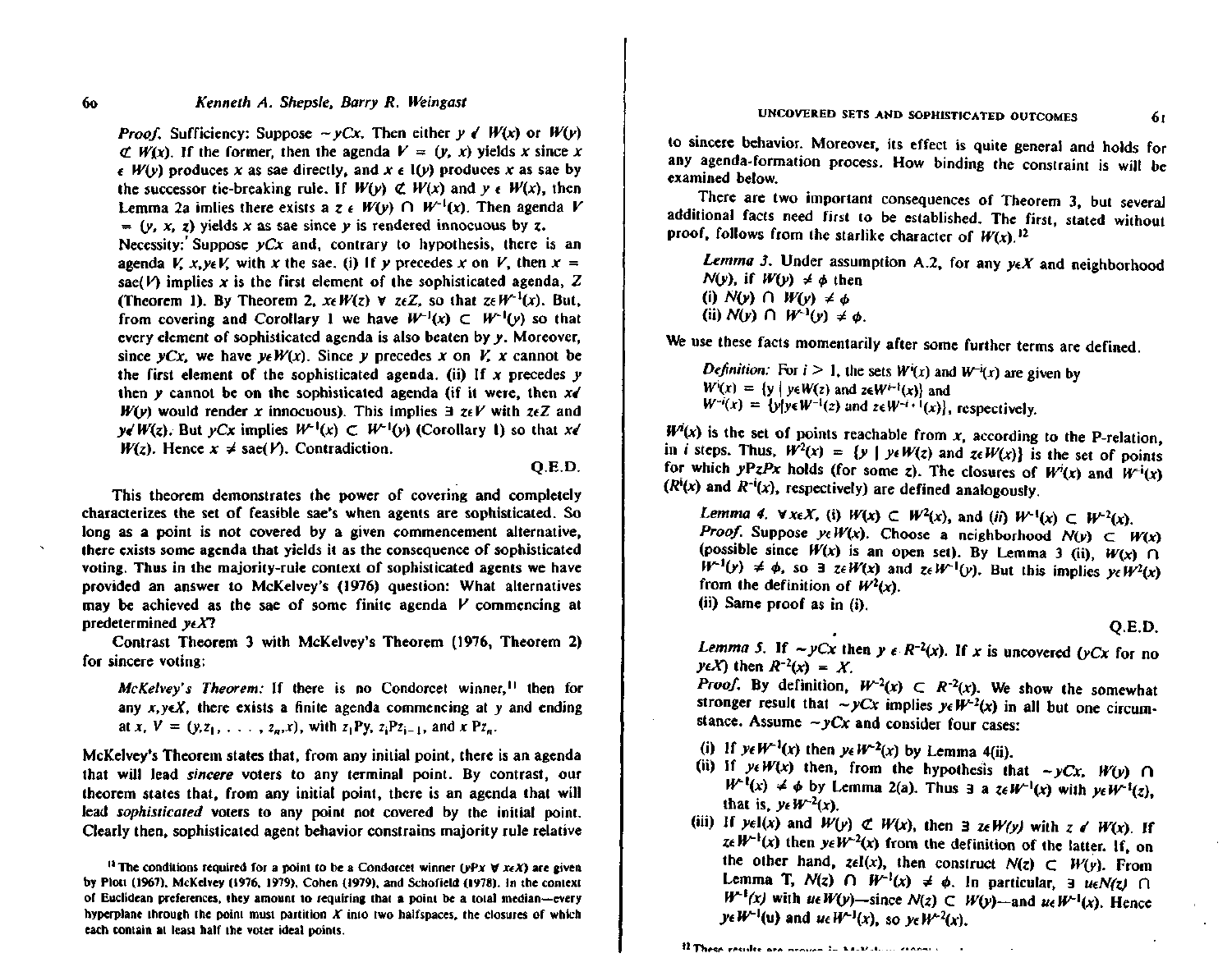(iv) If  $y \in I(x)$  and  $W(y) \subset W(x)$ , then from Lemma 1,  $W^{-1}(x) \subset$  $W^{-1}(v)$ . So there is no  $z \in W^{-1}(x)$   $\cap$   $W(v)$  and hence y may not be an element of  $W^{-2}(x)$ . We therefore show that  $y \in R^{-2}(x)$ . From Lemma T(ii) and the definition of  $R^{-1}(x)$ , 3  $N(y)$  with  $N(y)$   $\cap$  $R^{-1}(x) \neq \phi$ . Pick  $z \in N(y)$   $\bigcap R^{-1}(x)$  such that  $z \in I(y)$  (see Figure 4). Then  $z \in R(y)$  and  $z \in R^{-1}(x)$ , so  $y \in R^{-2}(x)$ . <sup>13</sup>

The second statement of the lemma follows directly.

Q.E.D.

We may now establish two corollaries of Theorem 3.

Corollary 3.1 (The Two-step Principle). Commencing at y, for any point that is the sae of some  $k$ -step agenda, there is an agenda with at most two steps possessing the same sae.

*Proof.* Let x be the sae of some  $k$ -step agenda beginning at y. By Theorem 3.  $-\nu Cx$ . This implies three possibilities: (i)  $\nu \in W^{-1}(x)$ .





<sup>13</sup> The circumstances of case (iv) pictured in Figure 4-yel(x) and  $W(y) \subset W(x)$ permit only the weaker result that ~  $yCx$  implies  $y \in R^{-2}(x)$ . In all other circumstances, the hypothesis yields  $yeW^{-2}(x)$ . We leave as open the question of whether, under the assumptions of our model (n odd, A.1-A.3, and relative majority rule), the circumstances of case (iv) can ever arise. If not, then the stronger result may be obtained.

(ii)  $y \in W(x)$ , (iii)  $y \in I(x)$ . If (i), then the agenda  $V = (y, x)$  yields x as the sae in one step. If (ii), then Lemma 5 and the definition of covering imply  $\exists z \in W(y)$   $\cap W^{-1}(x)$ ; so the agenda  $V = (y, x, z)$ yields x as the sae in two steps since z renders  $y$  an innocuous motion. If (iii), then the successor tie-breaking rule and the agenda  $V = (v, x)$  give the desired result.

 $O.E.D.$ 

63

In short, if x is the sae for some agenda in which  $y$  is the commencement point, then it is possible to attain it in no more than two votes.<sup>14</sup>

The implication of these results for a centralized agenda setter is given, without proof, by

Corollary 3.2. If the ideal point of the agenda-setter,  $x^{AS}$ , is not covered by v, then there is an agenda commencing at v with  $x^{AS}$  as its sae.

These are rather remarkable results in two respects. First, contrary to the anticipation of Miller (1980), sophisticated agent behavior may not constrain an optimizing agenda setter to a small, centrally located subset. This will depend, of course, on what constitutes the set of points not covered by v (examined below). Second, if the agenda setter's ideal point.  $x^{AS}$ , is not covered by y, then there is at most a three-element agenda. with y in the first division, that produces  $x^{AS}$  as the sae.<sup>15</sup>

This set of results underscores the importance of the covering relation. First, any point in an agenda covered by some other point in

<sup>14</sup> The two-step principle has relevance for sincere voting, too. McKelvey's Theorem implies the existence of a finite agenda from  $y$  to  $x$  under sincere voting, but he does not specify its length. We can assert, that if  $\sim yCx$  then there is a two-step agenda that accomplishes the result: (i) if  $x \in W(y)$ , then  $V = (y, x)$  gives x as the sincere outcome; (ii) if xel(y) then  $V = (y, x)$  and the successor tie-breaking rule accomplishes the same result: finally, (iii) if  $wW(x)$ , then  $-wCx$  implies some  $z \in X$  with  $z \in W(x)$   $\cap W^1(x)$  (Lemma 2.a): the agenda  $V = (y, z, x)$  gives x as the sincere outcome. In sum, with sophisticated agents there is a two-step agenda from  $y$  to any point not covered by  $y$  (and only to those points). With sincere agents there is a two-step agenda from  $y$  to any point not covered by  $y$ , and a finite (more than two-step) agenda from y to any other point.

<sup>15</sup> In a personal communication, Nicholas Miller provided us with an extremely interesting conjecture. Miller's examples show that, for a  $y \in X$  centrally located relative to agent ideal points, the set of points not covered by y shrinks, relative to the distribution of ideal points, as the number of agents increases. For a sufficiently large number of agents, the set of points not covered by y is contained entirely within the convex polyhedron of their ideal points. In terms of our results, this conjecture suggests that strategic behavior in small committees and large legislatures may have different consequences. In particular, in the latter, independent strategic behavior by agents may be sufficient to constrain the social choice process while, in the former, strategic behavior may be only mildly constraining. While we do not pursue this question here, it clearly lies at the heart of an important normative issue: When is individual adaptive behavior sufficient to protect agents from exploitation by those with agenda power and, on the other hand, when are additional structural safeguards necessary?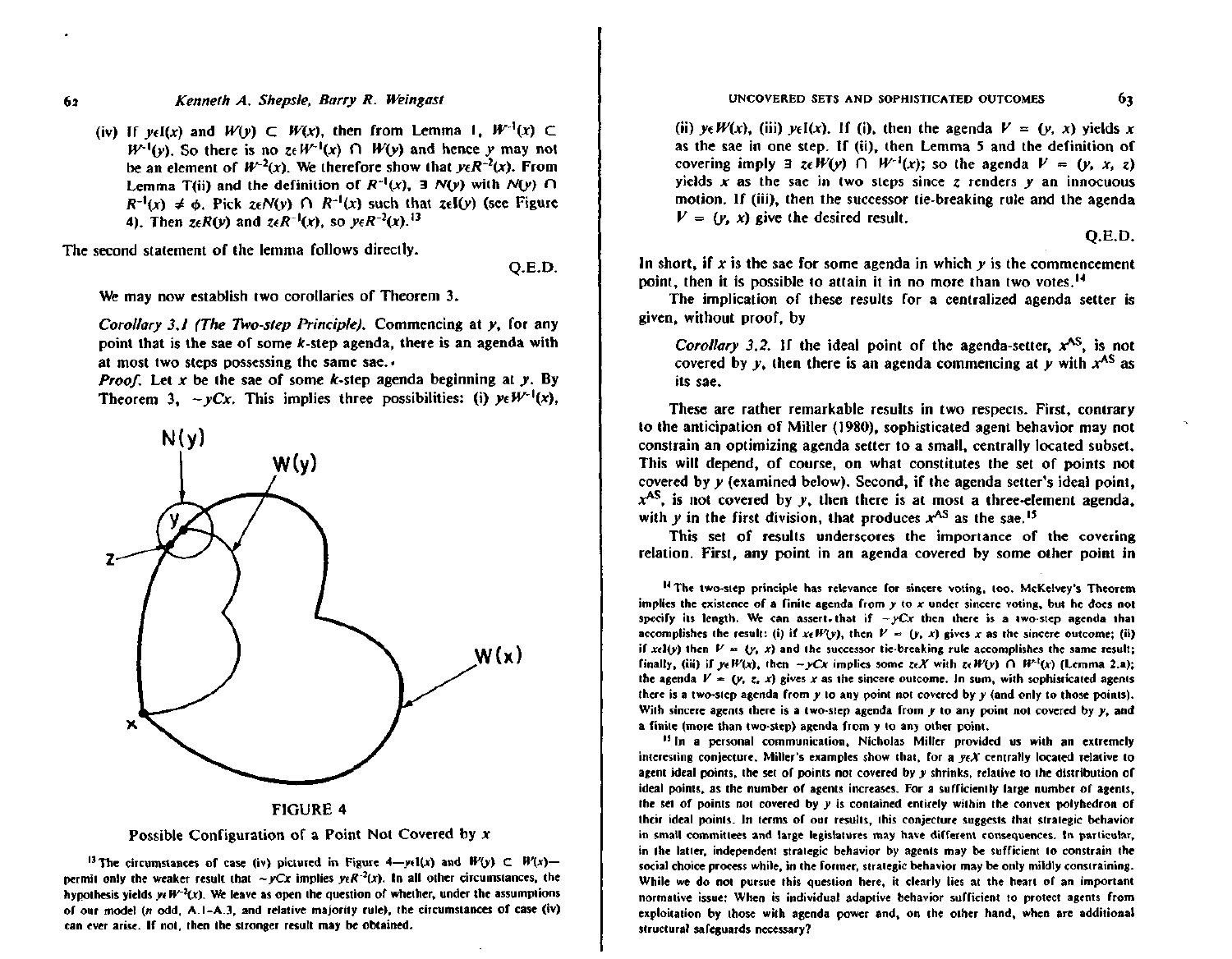## UNCOVERED SETS AND SOPHISTICATED OUTCOMES

that agenda cannot be the sae. Second, starting at a predetermined point, there is a two-step agenda vielding as its sae any point not covered by the predetermined commencement point. Furthermore, the results in this section are quite general; they apply to any agenda-formation process.

## 4. Characterizing Uncovered Sets

The covering relation plays a central role in sophisticated voting, as the previous theorems demonstrate. Theorem 3, in particular, focuses attention on

 $UC(y) = \{x \mid -yCx\}.$ 

the correspondence that maps an element of  $X$  to the set of elements of  $X$  not covered by it (the latter elements, according to Theorem 3, are available as potential sae's of some agenda commencing with the particular domain point of  $UC$ ). The purpose of the examples and propositions that follow is to develop some intuition about uncovered sets. In doing so, we generalize to the spatial context results first reported by Miller (1980) for the case of tournaments over finite alternative sets.

A natural generalization of  $UC(y)$  is

 $UC(X) = \{x \mid yCx \text{ for no } y \in X\}.$ 

 $UC(X)$  is known in the literature (Miller, 1980; McKelvey, 1982a) as the uncovered set.

Trivially.

Lemma 6.  $UC(X) = \bigcap_{y \in X} UC(y)$ .

Proposition 1 (Characterization of UC(y)).<sup>16</sup>  $x \in UC(y)$  if  $x \in W^2(y)$ and only if  $x \in R^2(\nu)$ .

*Proof.* Necessity is given by Lemma 5. So, to establish sufficiency, assume  $x \in W^2(y)$ . Then  $\exists z \in W(y)$  with  $x \in W(z)$ . Thus  $z \in W(y)$   $\cap$  $W^{-1}(x)$  which, by Lemma 2b, implies  $\sim yCx$ . So  $xeUC(y)$ .

 $Q.E.D.$ 

Without proof, we give an obvious extension and corollary.

**Proposition 2 (Characterization of UC(X)).**  $x \in UC(X)$  **if**  $x \in$  $\bigcap_{y\in X} W^2(y)$  and only if  $x \in \bigcap_{y\in X} R^2(y)$ . Corollary.  $UC(X) \cup UC(y) \vee y \in X$ .

Miller (1980) speculates that, when agents have Euclidean preferences,  $UC(X)$  is a relatively small subset of the convex hull of agent ideal points. McKelvey's (1982a) results on bounds for  $UC(X)$  in the Euclidean context

<sup>16</sup> The next two theorems and corollary are stated in a somewhat awkward form because of neculiarities on the boundaries of some of these sate

substantiates this conjecture, though demonstrating that the size of  $UC(X)$ depends on the degree of radial symmetry in agent ideal points (see note 11). Given the rather stringent intersection requirement of Proposition 2. our own intuition about  $UC(X)$  is consistent with these other results.

By way of further elucidation we present one last characterization result.

*Definition.*  $PO(X) = \{x \in X | y \in Y : y \in Y \}$  for no  $y \in X\}$ .

If agent preferences are Euclidean, then  $PO(X)$ , the Pareto optimal set, is the convex hull of agent ideal points.

## Proposition 3.  $UC(X) \subset PO(X)$ .

*Proof.* Suppose  $x \in PO(X)$ . Then there is some  $y \in X$  with  $yP_i x$  $\forall$  ieN. Let  $z \in W(y)$  so that  $zP_i y$  for some majority. By A.2, P<sub>i</sub> is transitive, so it follows that  $zP_x$  for this same majority, namely, zeW(x). Since z is an arbitrary element of W(y), we have  $W(y) \subset$  $W(x)$ . Together with  $y \in W(x)$ , it follows that  $yCx$ . Thus  $x \in UC(y)$ and, by the Corollary to Proposition 2,  $x \in UC(X)$ .

 $O.E.D.$ 

65

While the set of points not covered by any alternative is a subset of the Pareto optimals, the same is not true of  $UC(y)$ . As the examples that follow reveal,  $UC(y)$   $\cap$   $PO(X)$  is nonempty and typically contains most of PO(X). But "pieces" of PO(X) may be covered by a given  $y \in X$ , and many points not in  $PO(X)$  are often not covered by y. However, we show in these examples that maximizing behavior by a centralized agenda setter leads back to  $PO(X)$  so that it appears certain that the sophisticated outcome of any agenda selected by a centralized-agenda agent is Pareto optimal.<sup>17</sup>

In Figure 5 we have  $N = (1, 2, 3)$  and  $y \in PO(X)$ , where  $PO(X)$  is the triangle connecting the three ideal points. We assume Euclidean preferences for the  $i\epsilon N$ . The three petal-shaped surfaces, labeled A, B, and  $C$ , comprise  $W(y)$ . The larger, more outlandishly shaped, surface containing  $A$ ,  $B$ , and  $C$  is  $UC(y)$ . For any point  $x$  in this area, there is another point z, and an agenda  $V = (y, x, z)$  with x the sophisticated agenda equilibrium. Thus by Theorem 3, the set of points that are saes of some agenda is quite large. Moreover, an agenda setter who must commence at y may nevertheless construct an agenda with any point in  $UC(y)$  as the sophisticated result. Note in this example that  $UC(y)$  is

<sup>17</sup> Ferejohn (personal communication, 1983) suggests that a related logic will imply Pareto optimal outcomes for the open-agenda process. Specifically, in analogy to the dynamic process modeled in Ferejoha, McKelvey, and Packel (1981), he conjectures that the opportunity for agents to add alternatives freely to the agenda will cause the set of points remaining uncovered to converge on  $UC(X)$  which, by Proposition 3, is contained in  $POX$ .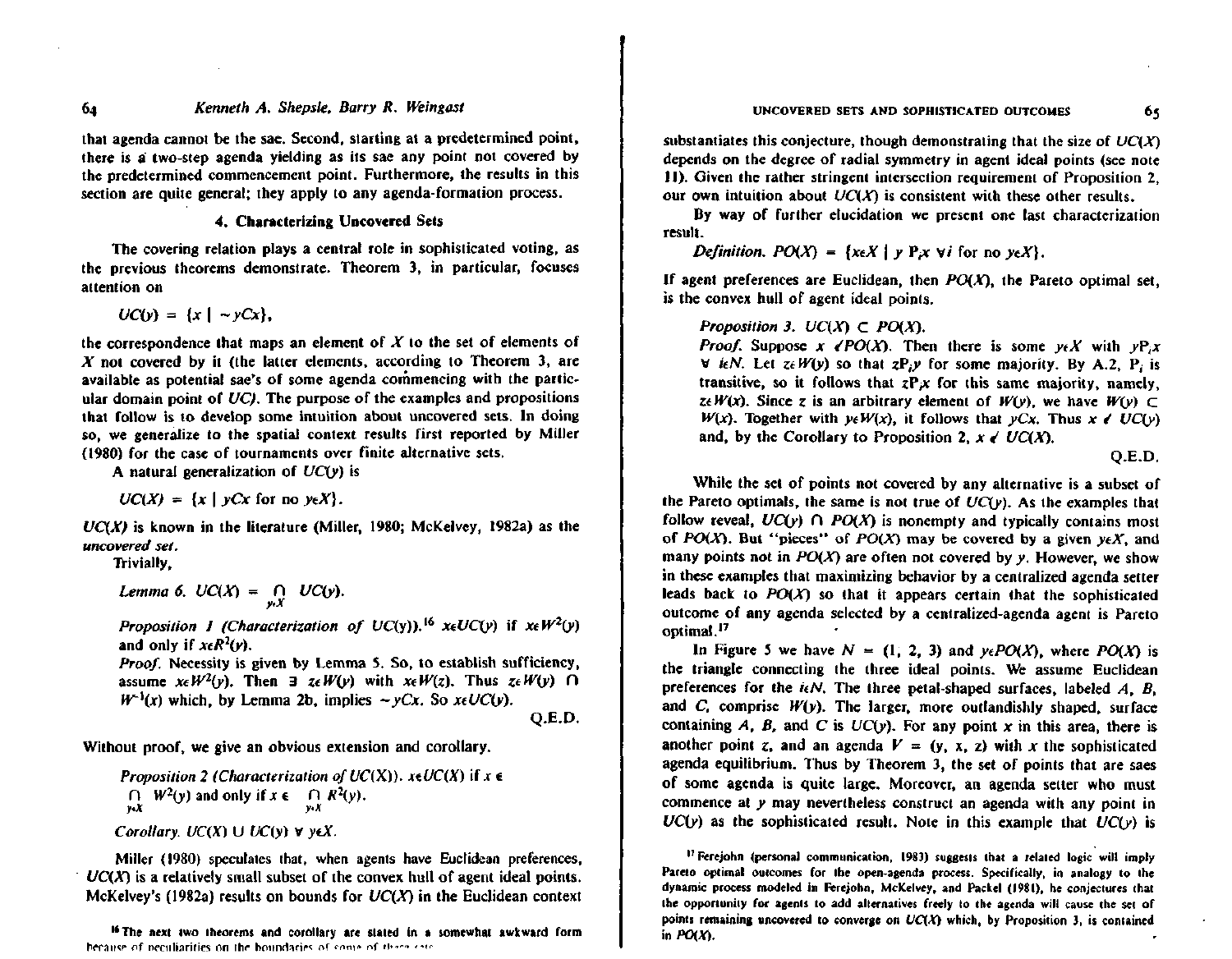

**FIGURE 5** Uncovered Set for a Pareto Optimal Point

'large' in comparison to  $PO(X)$ ; it contains most of  $PO(X)$ . Note, second, that it contains non-Paretian points. Finally, note that Mssrs. 1 and 2 can construct agendas, if either is the agenda setter, yielding their ideal points. Mssr, 3 can only obtain  $\hat{x}^3$ . In any of these cases, the sophisticated outcome is Pareto optimal (since Mssr. 3 will choose a point on the contract locus with one of the other agents).

Figure 6 analyzes a setting in which  $y \neq PO(X)$ . The two shaded petals constitute  $W(y)$  and the oddly shaped outline containing  $W(y)$  is  $UC(y)$ . Again note that some elements of  $PO(X)$  are covered (though this time by a non-Pareto point) and that one prospective agenda setter will be unable to obtain his ideal point.



Uncovered Set for a Pareto-Dominated Point

These figures illustrate a result developed in McKelvey (1982a). The more extreme an agenda setter's ideal point is in comparison to the distribution of ideal points, the less likely it is to be part of  $UC(X)$ . On the other hand, in qualification, the more distant  $y$  is from  $PO(X)$ , the more likely it is that  $PO(X) \subset UC(v)$ ,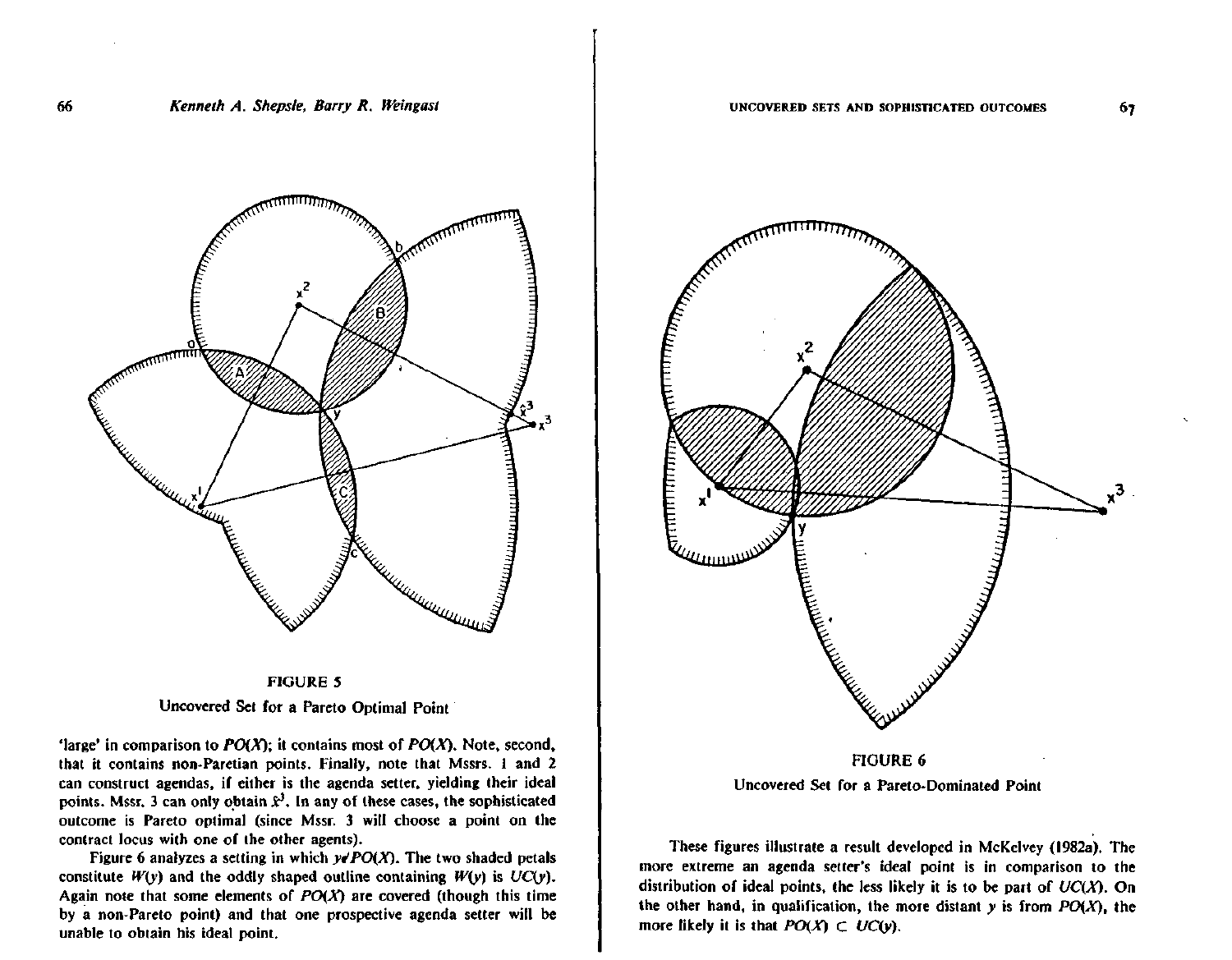#### 5. Voting Outcomes under the Many Majority-Rule Institutions

In this paper, we have developed a new approach to sophisticated voting. The construction of the sophisticated agenda together with the intersecting-win-sets theorem provides a methodology for studying sequential-elimination majority-rule institutions. In this concluding discussion section, we apply this approach, in combination with the results in sections 3 and 4, to some issues in majority-rule voting. First we summarize our results.

Theorem 3 allows us to answer the question posed by McKelvey (1976) under conditions of sophisticated voting behavior: Where can majority rule wander, starting at some point y? The answer is that there exists an agenda to any point (and only those points) not covered by  $y$ . This implies that no matter what the agenda-formation process, the sophisticated outcome cannot lie outside of  $UC(v)$ . Clearly, this also completely answers McKelvey's question for a centralized agenda setter. with monopoly power over construction of  $V$ , operating in an environment of sophisticated agents.<sup>18</sup>

This discussion suggests two dimensions characterizing the set of agenda institutions: (1) centralized versus noncentralized agenda agents and (2) sincere versus sophisticated voting agents. The set of agenda equilibria given centralized agenda setting and sincere voters is  $X$  itself (McKelvey's Theorem). From any commencement point  $y \in X$ , there exists an agenda that yields any  $x \in X$  as the sincere agenda equilibrium. Alternatively the set of agenda equilibria, given centralized agenda setting and sophisticated voters, is  $UC(y)$  for any commencement point  $y \in X$ (Theorem 3).

What of majority rule without centralized agenda setting? In particular, consider an "open" or completely decentralized agenda mechanism according to which any agent may add an alternative to the voting order. No equilibrium exists with sincere agents. If the agenda  $V =$  $(x_1, \ldots, x_i, \ldots, x_n)$  has  $x_i$  as the sincere majority rule outcome, then, since  $W(x_i) \neq \phi$ , there is always an agent with incentive to move  $x_{n+1} \in$  $W(x_i)$  thus producing  $x_{n+1}$  as the new sincere outcome. But the new agenda,  $V' = (x_1, \ldots, x_i, \ldots, x_n, x_{n+1})$  is not an "equilibrium agenda" for the same reason (Ferejohn, Fiorina, McKelvey, 1981). And so on. Thus completely decentralized agenda formation with sincere voters is ill behaved. Final outcomes will depend upon an arbitrary stopping rule. The set of potential outcomes is  $X$  itself.

<sup>16</sup> Theorem 3 characterizes the feasible set over which the centralized agenda agent optimizes. If his ideal point is not covered by  $y<sub>i</sub>$ , then he will construct an agenda yielding it as the voting result. If his ideal point is covered by y, then he is constrained to choose the point that he most prefers in the feasible set. Whatever his optimum in this set, he can obtain it from an agenda in which  $y$  is the first element and there are no more than two divisions (Corollary 3.1).

Our results above have something to say about open-agenda processes with sophisticated voters. Theorem 3 states that if x and y are placed on the agenda, and y covers  $x<sub>i</sub>$ , then x can never be the sophisticated outcome, Even if  $-\gamma Cx$ , so long as there exists some  $z \in X$  with  $z Cx$ , that is, so long as  $x \in UC(X)$ , some agent may veto x by placing z on the agenda. Thus it appears that the relevant set of possible outcomes for open-agenda processes with sophisticated voters is  $UC(X)$ .<sup>19</sup> From Proposition 3, this institutional arrangement assures a Pareto optimal outcome.

The literature on voting models treats majority-rule institutions holistically and indiscriminately. Yet, an important point emerging from our discussion is that there are many majority-rule institutions. While all are based on the majority preference relation, this is surely not the only influence over outcomes. The degrees of agenda centralization and agent voting sophistication are two important additional features of such institutions. Even these, however, do not exhaust the possibilities. There is a third dimension—building agendas "forward" versus "backward" (see footnote 3). Thus the set of majority-rule institutions covers a large variety of voting games with different characteristics. Since each is based on majority rule, the general results about the majority-rule preference relation apply. But only in the simplest of institutions (no agenda controls, sincere voting, agenda built forward) does the cyclicity of the majorityrule preference relation directly characterize outcomes. What may be concluded from this discussion is that researchers, having exhaustively characterized the majority-rule preference relation, should turn their attention to unexplored aspects of the set of institutions based on majority rule. To illustrate this point, we conclude the paper by studying the different restrictions on outcomes implied by building the agenda forward rather than building it backward. This development displays the real power of the intersecting-win-sets theorem as a tool for characterizing the set of sophisticated outcomes. As we have seen, this theorem determines the sae for any given agenda. But it tells us more, It also specifies what restrictions on the location of the final outcome are implied by the presence of any set of alternatives on the agenda.

All the presentations in the literature cited in this paper (with the exception of Ferejohn, Fiorina, and McKelvey, 1981) assume that a majority-rule process begins at some point  $y \in X$ , and seek to determine where the process can go from there. The agenda,  $V = (x_1, \ldots, x_n)$  is assumed to be built forward, with  $x_1$  moved first,  $x_2$  next, and so on, with voting then proceeding in precisely the same order. Building the agenda in reverse, though equally plausible, has received scant attention (Shepsle and Weingast, 1981, 1982). Yet, most real-world legislatures and

<sup>19</sup> McKelvey (1982a) comes to a similar conclusion, and this appears to be what Miller (1980) had in mind.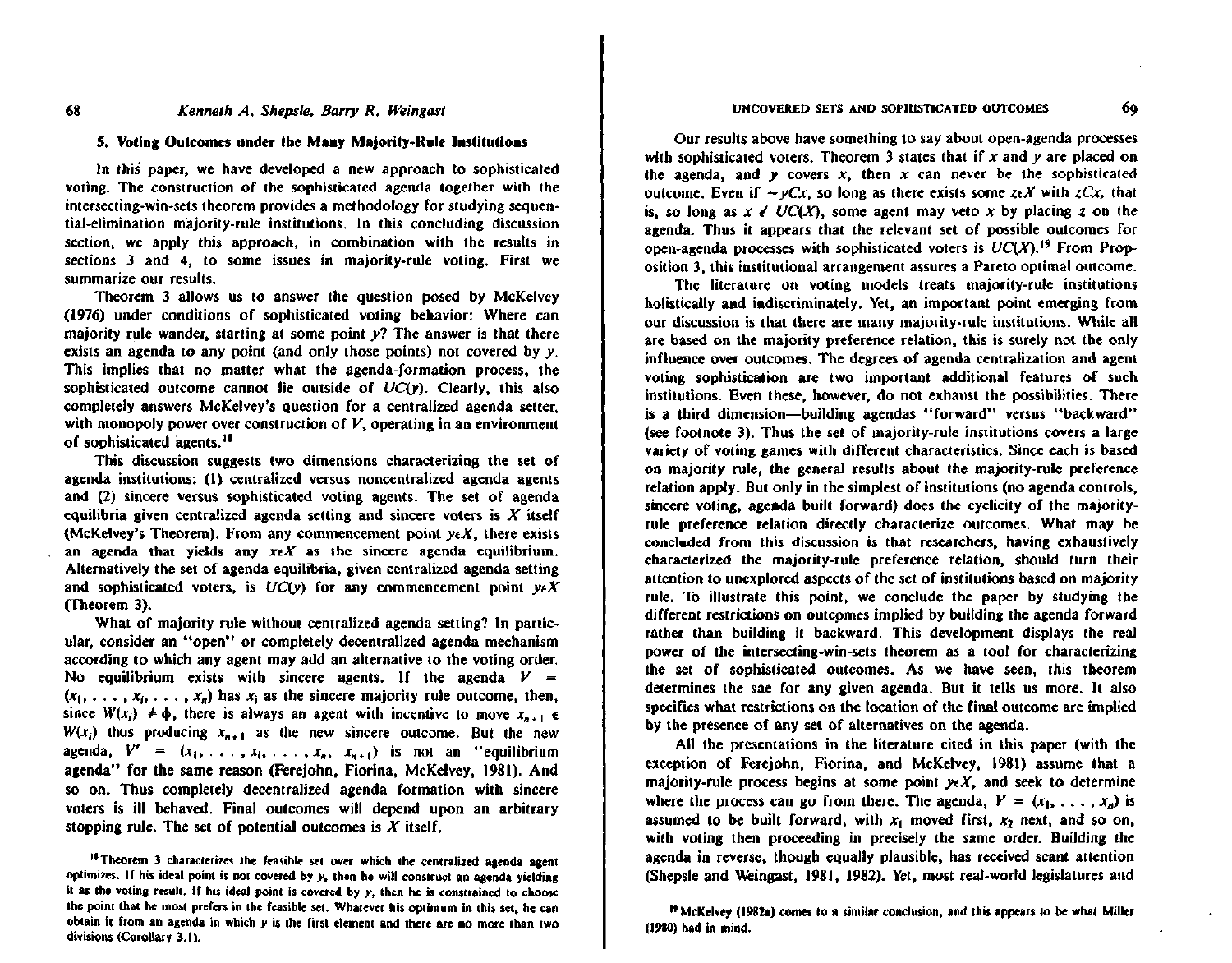committees embody agenda mechanisms of this latter type. Most, for example, provide that the status quo,  $x^0$ , be voted last. Others impose additional restrictions like designating some privileged alternative (say a committee bill) to be in the penultimate division. While any number of amendments may subsequently be moved, they are voted on before x<sup>o</sup>. rather than after  $x^0$ . Thus  $V = (x_1, \ldots, x_n)$  is constructed by first naming  $x_n$ , then  $x_{n-1}$ , and so on.

To illustrate this point, let us return to the example with which we began the paper. This time, however, let us set down the rules of agenda procedure (typical of legislatures like the U.S. House of Representatives) that result in building an agenda backward:

1. There is a status quo ante (labeled  $x_1$ ), which is voted on last in the sense that some other alternative (possibly perfected by amendments), in order to be the final choice from V, must avoid losing to  $x_1$  at the last vote. $20$ 

2. A bill or motion (labeled  $x_2$ ) is the legislative vehicle for altering the status quo,  $x_1$ . It enters the voting at the penultimate division and, if it passes, is paired against  $x_1$  in the final division.

3. At most four amendments are in order (according to the rules of the U.S. House): an amendment to the bill  $(x_1)$ , an amendment to this amendment  $(x_4)$ , a substitute  $(x_5)$ , and an amended substitute  $(x_6)$ .

4. Thus at any one time there may be as many as six motions pending,  $V = (x_6, x_5, x_4, x_1, x_2, x_1).$ 

Notice, then, that the agenda formed is like that in the example of Figures 2 and 3, but the votes are taken in the reverse order since the agenda is now built backwards.

The sincere outcome of this agenda is given directly by the majority preference relations, P. For the one illustrated in Figure 3, we have  $x_6$ defeating  $x_5$ ,  $x_6$  losing to  $x_4$ ,  $x_4$  losing to  $x_3$ , and  $x_3$  beating both  $x_2$  and  $x_1$ . So  $x_2$  is the sincere agenda equilibrium of the built-backward agenda  $V<sup>21</sup>$  The sophisticated outcome is obtained from Theorems 1 and 2 by constructing the sophisticated agenda, Z. From the algorithm given earlier.  $Z = (x_4, x_1)$ . So, by Theorem 1,  $x_4$  is the sae.<sup>22</sup>

We may study this issue more generally: What is the difference between building forward and building backward? The intersecting-winsets theorem implies that with sophisticated voters, an agenda built backward is much more constraining than the same agenda built forward. That is, if we commence with y, then the sophisticated outcome is an

20 Parliament men usually describe this as a "vote on final passage," a "motion to table." a "motion to recommit," or a "motion to strike the enacting clause," Any of these motions has the effect of oitting a perfected bill against the status quo ante,  $x_1$ .

element of  $UC(y)$ . If, on the other hand,  $y$  is the final element of an agenda, then, no matter what additional elements precede it, the sophisticated outcome is either  $y$  or an element of  $W(y)$ .

To see this let  $V_v$  and  $V'_v$  be two families of agendas. The former consists of all agendas built forward from y while the latter consists of the same agendas built backward from y. Let  $SAE(V<sub>v</sub>)$  and  $SAE(V')$ ,) be the sets of sophisticated agenda equilibria of the two families. Thus  $SAE(V_n)$  consists of those alternatives that are the sae of some agenda that commences at y, while  $SAE(V')$  consists of the saes of agendas terminating at y.

Theorem 4 (Forward vs. Backward Agendas).  $SAE(V') \subset SAE(V_u)$ . *Proof:* From Theorem 2,  $SAE(V', ) \subset W(y)$ . From Lemma 4,  $W(y)$  $\subset$   $W^2(y)$  and, from Proposition 1,  $W^2(y)$   $\subset$   $UC(y)$ . But, from Theorem 3,  $SAE(V_v) = UC(v)$ . Thus,  $SAE(V', v) \subset SAE(V_v)$ .

 $O.E.D.$ 

Building forward from y, the sophisticated outcome is contained in  $UC(y)$ . Building backward it is contained in  $W(y)$ . And the latter is contained in the former (see Figures 5 and 6 for illustrations).

Theorem 4 generalizes in an obvious way. If we fix  $m$  elements of an agenda,  $y_1, \ldots, y_m$ , then the feasible sophisticated outcomes based on building backward from these  $m$  elements are contained in the set of feasible sophisticated outcomes based on building forward from those fixed elements. In sum, building backwards from fixed elements constrains outcomes more than building forward.<sup>23</sup>

The main point of our results is that institutions impose constraints on agenda formation and that these have systematic implications for outcomes under majority rule. Different sets of restrictions, because they imply different sets of feasible agendas, imply different sets of potential outcomes. Thus in our view the most fruitful way to proceed in the theory of majority voting (with an eye toward understanding legislative and committee institutions) is to study institutional restrictions on agenda formation and to show their resulting effects on outcomes. The tools developed in this paper, in particular the intersecting-win-sets theorem, should play a central role in this endeavor.

## Manuscript submitted 24 March 1983 Final manuscript received 21 June 1983

<sup>23</sup> Analogous results may be obtained for sincere agents so that McKelvey's (1976) development is subject to the same caveat, viz., building the agenda backwards-even with sincere voters-is more constraining on a centralized agenda setter than building it forwards.

<sup>&</sup>lt;sup>21</sup> Note that the same agenda, built forward, vielded  $x_4$  as the outcome,

<sup>&</sup>lt;sup>22</sup> Built forward, this agenda earlier yielded  $x_3$  as the sae.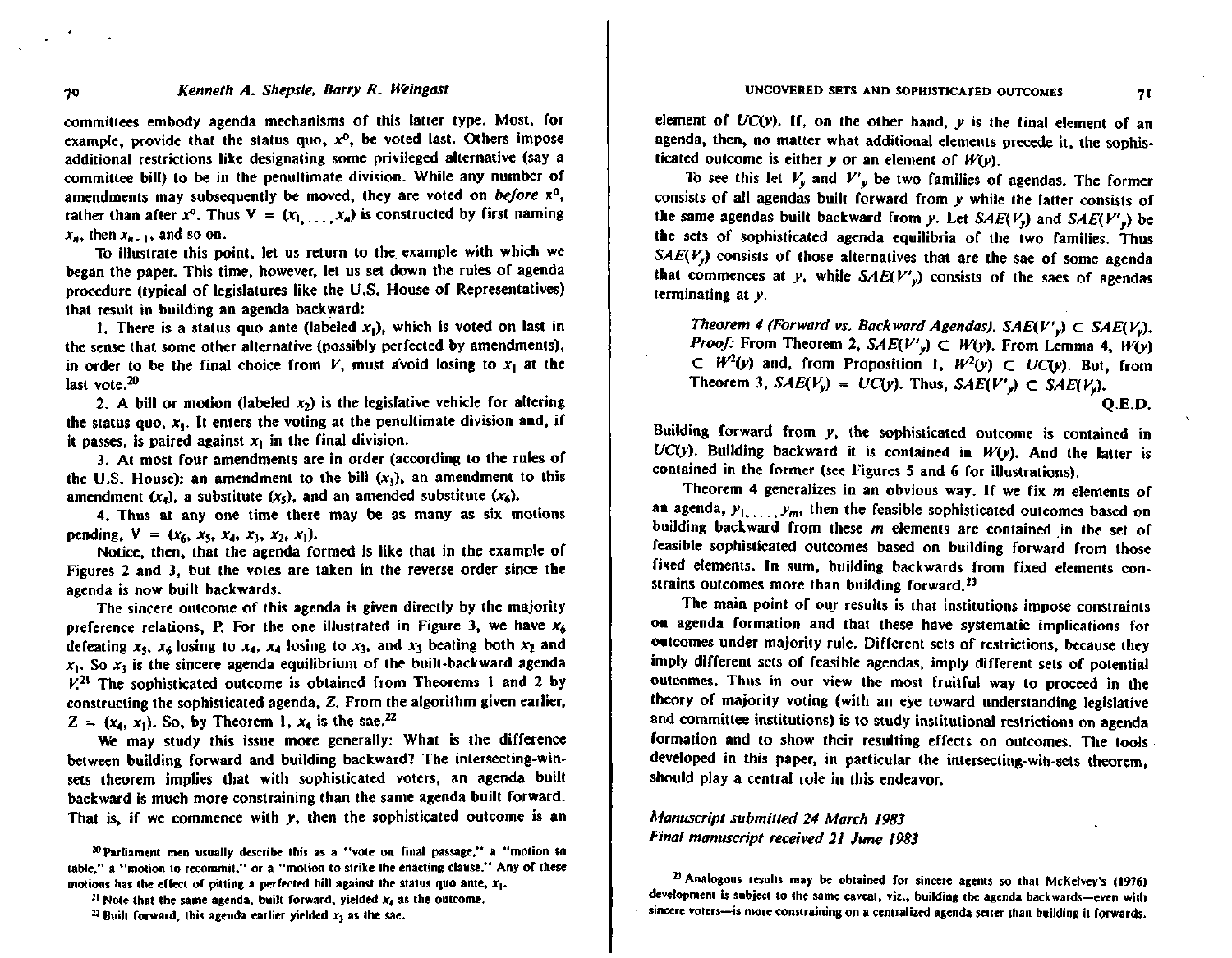#### Kenneth A. Shepsle, Barry R. Weingast

#### Appendix

#### Proof of Theorem 1 (Equivalence Theorem)

In this Appendix we prove Theorem 1 (equivalence theorem). We employ the following notational conventions and definitions:

- $se(V)$  = sophisticated equivalent of agenda V.
- sae  $(V)$  = sophisticated agenda equilibrium, the first element of the sophisticated agenda, of the agenda V.
- $Y(j)$  = agenda of length of j, viz.  $(y_j, y_{j+1}, \ldots, y_1)$ .
- $D(j;j-1)$  = agenda  $Y(j)$  with  $y_{j-1}$  deleted,
	- namely,  $(y_j, y_{j+2}, \ldots, y_l)$ .

Equivalence Theorem. For the amendment process, the sophisticated equivalent of an agenda V is identical to the first element of the sophisticated agenda, that is, se(V) = sae  $(n)$ .

Proof. We proceed by induction on the length of agenda V.

Step 1. Trivial for Y(1).

Step 2. Assume true for all agendas of length i: Let  $y_4 \in Y(i)$  be the se of  $Y(i)$ . Let the associated sophisticated agenda be  $Z = (z_1, \ldots, z_i)$ . Note that it is the same length as  $Y(i)$  in accord with the algorithm of the text. The induction hypothesis, se[Y(i)] = sac[Y(i)], requires that  $z_1 = y_2$ .

Step 3. Having assumed the hypothesis for agenda of length  $i$ , we now show that it is true for agendas of length  $i + 1$ .

Without loss of generality, we show the result for the agenda  $Y(i + 1)$ . Our strategy of proof is to decompose this agenda into its components so we can calculate its se and sae. Using Step 2, we show they are always the same.

The tree associated with  $Y_{(i+1)}$  is



Notice that  $Y(i)$  and  $D(i + 1, i)$  are identical except for the first element:

$$
Y(i) = [y_i, Y(i-1)]
$$
  

$$
D(i + 1, i) = [y_{i+1}, Y(i-1)]
$$

Let z be the sae of  $Y(i - 1)$ . By the induction hypothesis for agenda of length i, se[Y(i)] = sae[Y(i)]. It is either  $y_i$  or z (and is  $y_i$  iff  $y_i \in W(z_i)$ ,  $\forall z_i$  on the sophisticated agenda of Y(i)). Similarly,  $se(D(i + 1, i))$ , =  $se(D(i + 1, i))$ , since it is an agenda of length *i*. It is either  $y_{i+1}$  or z (and is  $y_{i+1}$  iff  $y_{i+1} \in W(z_i)$   $\forall z_i$  on the sophisticated agenda of  $D(i + 1, i)$ . Notice that under the amendment process: (1) any agenda of length  $i + 1$  pits the winner of two agendas of length i; and (2) these agendas differ by only one element.

Thus the agenda  $Y(i + 1)$  pits the winner of  $Y(i)$  against the winner of  $D(i + 1, i)$ . Since the winner of each of the latter two agendas can be only one of two elements (z or  $y_i$ , and z or  $y_i$ ,  $y_i$  respectively), we can calculate both the self  $(i + 1)$  and sael  $Y(i + 1)$  in all four cases. We show that the induction hypothesis implies that these are identical.

The four cases to consider depend upon what happens in  $Y(i)$  and  $D(i + 1, i)$ ,

## UNCOVERED SETS AND SOPHISTICATED OUTCOMES

73

| Case | $sc(Y(i)) =$ sac $(Y(i))$ | $se(D(i + 1, i)) = se(D(i + 1, i))$ |
|------|---------------------------|-------------------------------------|
|      |                           |                                     |
| 2    | у,                        | 7                                   |
|      |                           | $y_{i+1}$                           |
|      | γ,                        | $y_{i+1}$                           |
| ı.   |                           |                                     |
|      | $\overline{\phantom{a}}$  |                                     |



We are given that  $y_i \neq \text{se}[Y(i)]$  and  $y_{i+1} \neq \text{se}[D(i + 1, i]$ . The former implies that  $y_i$  $\mathscr{N}(z_i)$  for some  $z_i$  on the sophisticated agenda of  $Y(i)$ , and the latter that  $y_i \rightarrow \mathscr{N}(z_i)$ for some  $z_i$  on the sophisticated agenda of  $D(i + 1, i)$ . Thus z is the first element of the sophisticated agenda of  $Y(i + 1)$  since neither  $y_i$  nor  $y_{i+1}$  beat all other elements on the sophisticated agenda of  $Y(i + 1)$ . But  $z = selY(i + 1)$  since, being the se at both lower nodes, it advances to the higher node. Therefore, sae[ $Y(i + 1)$ ] = sc[ $Y(i + 1)$ ].

Case 2.

Case



 $y_i = \text{se}[Y(i)]$ ,  $z = \text{se}[Y(i-1)]$ , and  $z = \text{se}[D(i+1, i)]$  are given. The former implies  $y_i \in W(z)$  so that  $y_i = \text{se}[Y(i + 1)]$ . We must show  $y_i = \text{sa}[Y(i + 1)]$ . Since  $y_i = \text{se}[Y(i)]$ , by the induction hypothesis,  $y_i = \text{safe}[Y(i)]$ . This implies it is also on the sophisticated agenda of  $Y(i + 1)$  {since  $Y(i + 1) = [y_{i+1}, Y(i)]$ }. Now,  $y_{i+1}$  can be sac[ $Y(i + 1)$ ] only if it beats all other elements on the sophisticated agenda. But  $y_{i+1} \neq \text{sa}(D(i + 1,$ i)]  $\rightarrow$  3 some element on the sophisticated agenda of  $Y(i - 1)$  that it does not beat (since  $D(i + 1, i) = [y_{i+1}, Y(i - 1)]$ ). Therefore  $y_{i+1}$  is not on the sophisticated agenda of  $Y(i + 1)$  and  $y_i$  is first element, that is,  $y_i = \text{safe}[Y(i + 1)].$ 

Case 3. Same as Case 2.

Case 4.



Without loss of generality, assume

72